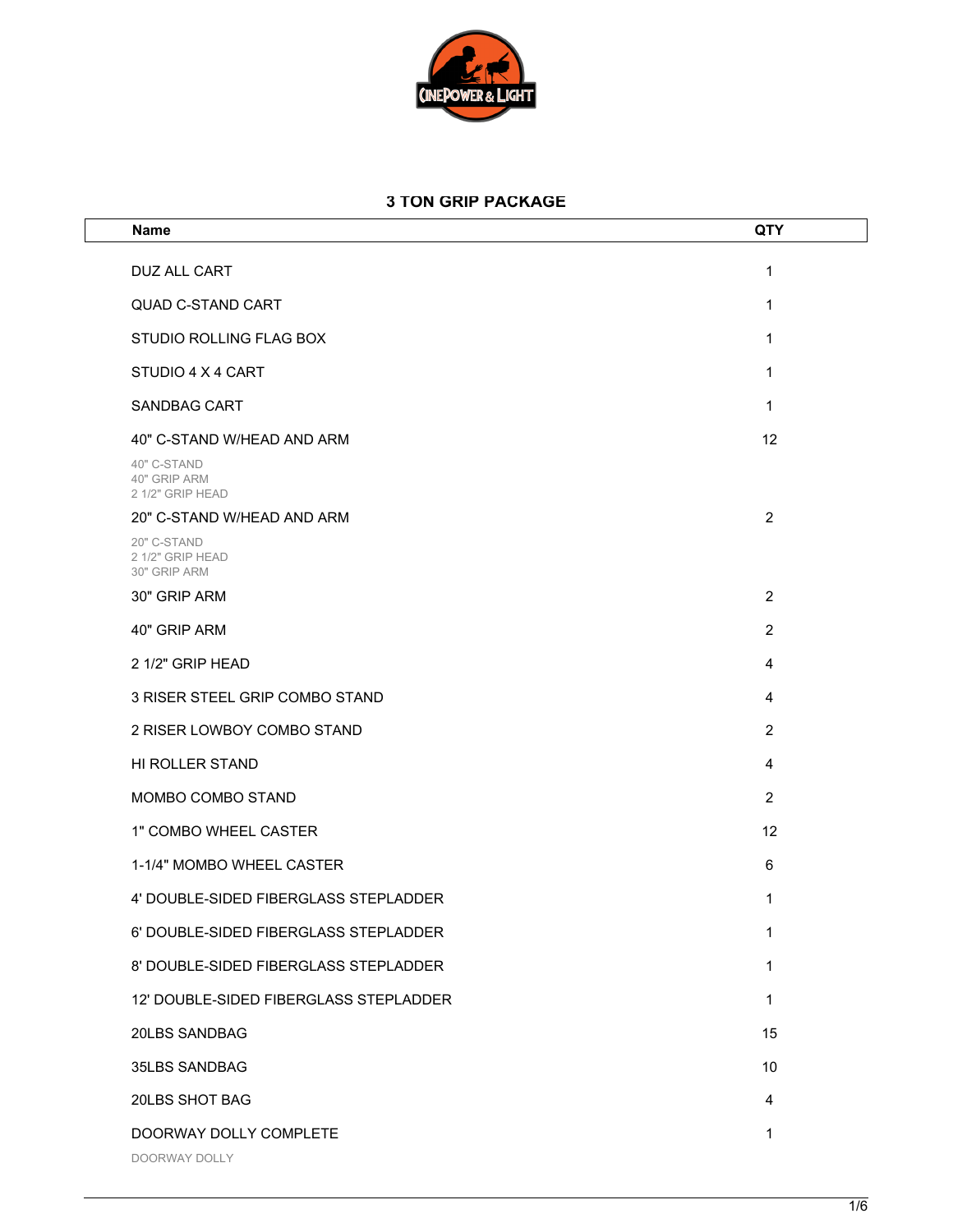

| Name                                                                                                    | <b>QTY</b>     |
|---------------------------------------------------------------------------------------------------------|----------------|
| DOORWAY DOLLY PULL BAR<br>DOORWAY DOLLY PUSH BAR<br>DOORWAY DOLLY SIDEBOARDS<br>DOORWAY PNEUMATIC TIRES |                |
| CUP BLOCKS (SET OF 12) WITH HOLDER                                                                      | 1              |
| 1 X 3 CRIBBING IN CRATE                                                                                 | 50             |
| MILK CRATE                                                                                              |                |
| 2 X 4 CRIBBING IN CRATE                                                                                 | 25             |
| MILK CRATE                                                                                              |                |
| WEDGES (CRATE OF 50)<br>MILK CRATE                                                                      | 1              |
| FULL APPLE BOX                                                                                          | 6              |
| HALF APPLE BOX                                                                                          | 4              |
| QUARTER APPLE BOX                                                                                       | 4              |
| PANCAKE APPLE BOX                                                                                       | 4              |
| APPLEBOX PAD                                                                                            | $\overline{2}$ |
| <b>FURNITURE PAD</b>                                                                                    | 4              |
| #1 GRIP CLIP                                                                                            | 10             |
| #2 GRIP CLIP                                                                                            | 10             |
| #3 GRIP CLIP                                                                                            | 10             |
| 4" BABY C-CLAMP                                                                                         | $\overline{2}$ |
| 6" BABY C-CLAMP                                                                                         | $\overline{2}$ |
| 8" BABY C-CLAMP                                                                                         | $\overline{2}$ |
| 10" BABY C-CLAMP                                                                                        | 1              |
| 10" JUNIOR C-CLAMP                                                                                      | 1              |
| TREE BRANCH HOLDER                                                                                      | 1              |
| 12" FURNI CLAMP WITH BABY PIN                                                                           | 1              |
| 18" FURNI CLAMP WITH BABY PIN                                                                           | 1              |
| <b>BABY OFFSET ARM</b>                                                                                  | $\overline{2}$ |
| JUNIOR OFFSET ARM                                                                                       | 1              |
| BEADBOARD HOLDER (DUCKBILL PLATOPUS)                                                                    | $\overline{2}$ |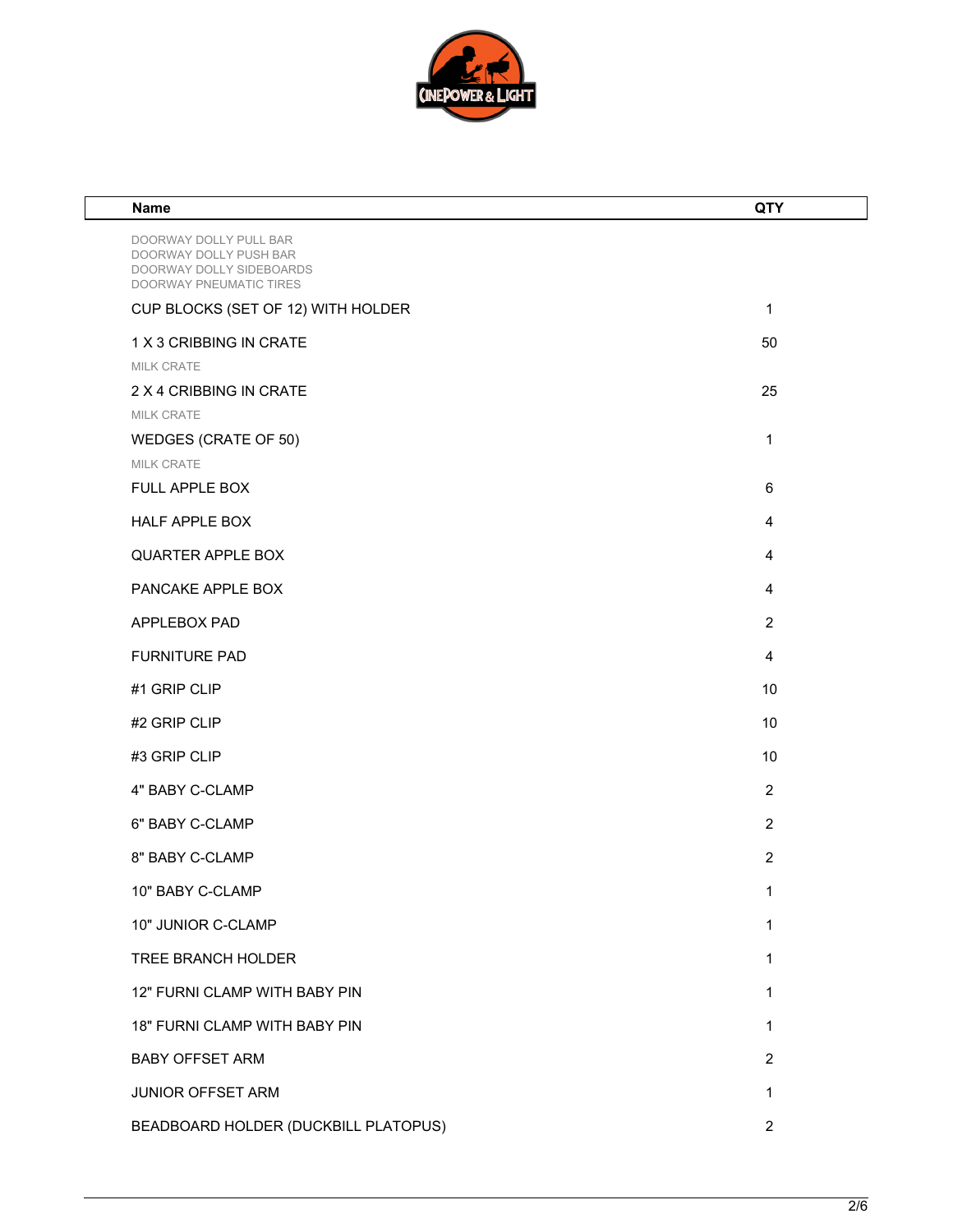

| <b>Name</b>                           | <b>QTY</b>     |
|---------------------------------------|----------------|
| FOAM CORE HOLDER                      | 1              |
| 4 1/2" GRIP HEAD (LOLIPOP)            | $\overline{2}$ |
| MAFER CLAMP WITH BABY PIN             | $\overline{2}$ |
| <b>BABY GRID CLAMP</b>                | $\overline{2}$ |
| CARDELLINI CENTER JAW CLAMP           | $\sqrt{3}$     |
| CARDELLINI END JAW CLAMP              | $\sqrt{3}$     |
| <b>BABY PUTTY KNIFE</b>               | 1              |
| 90 DEGREE BABY PIN                    | 1              |
| SCISSOR (CEILING) CLIP W/BABY PIN     | 4              |
| NORMS PIN (3/8" TO 5/8")              | $\overline{2}$ |
| JUNIOR TO BABY ADAPTER (MALE TO MALE) | $\overline{2}$ |
| CHAIN VICE GRIP W/BABY PIN            | $\overline{2}$ |
| SAFETY CABLE                          | 10             |
| BABY PLATE ON BOARD (beaver)          | 4              |
| JUNIOR PLATE ON BOARD                 | 1              |
| JUNIOR GRID CLAMP                     | $\overline{2}$ |
| <b>BIG BEN CLAMP</b>                  | $\overline{2}$ |
| 1 1/4" PIPE COUPLER                   | $\overline{2}$ |
| <b>RIGID CHEESEBORO</b>               | 4              |
| SWIVEL CHEESEBORO                     | 4              |
| MENACE ARM KIT (6PCS) IN BAG          | 1              |
| 18" X 24" SINGLE SCRIM - BLACK        | $\overline{2}$ |
| 18" X 24" DOUBLE SCRIM - BLACK        | $\overline{2}$ |
| 18" X 24" POLY SILK WHITE             | 2              |
| 18" X 24" SOLID                       | $\overline{4}$ |
| 24" X 36" SINGLE SCRIM - BLACK        | $\overline{2}$ |
| 24" X 36" DOUBLE SCRIM - BLACK        | $\overline{2}$ |
| 24" X 36" POLY SILK WHITE             | $\overline{2}$ |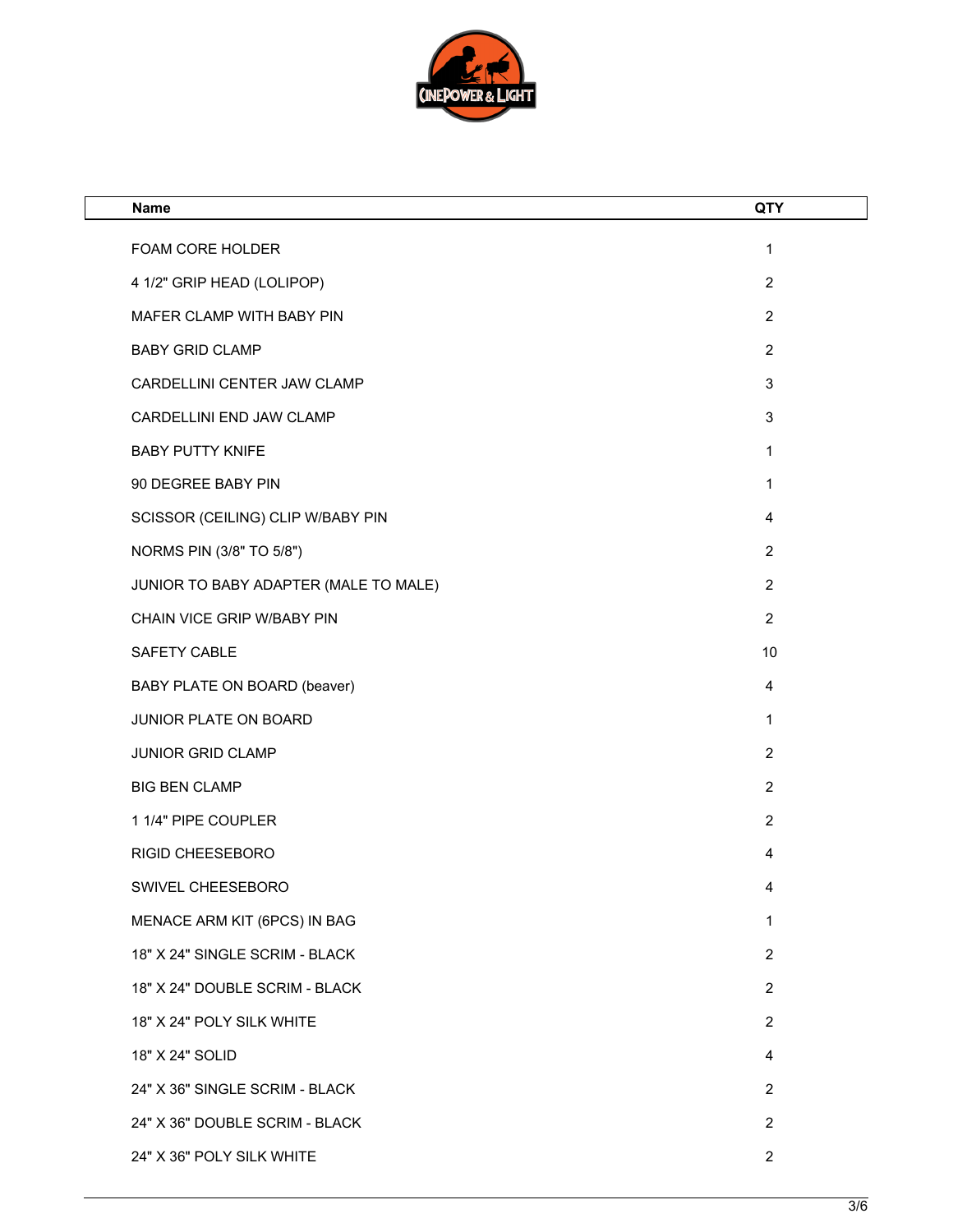

| <b>Name</b>                                                                       | <b>QTY</b>     |
|-----------------------------------------------------------------------------------|----------------|
| 24" X 36" EMPTY FRAME                                                             | 4              |
| 24" X 36" WOOD CUCALORIS                                                          | 1              |
| 24" X 36" CELO CUCALORIS                                                          | 1              |
| 24" X 36" SOLID                                                                   | 4              |
| 48" X 48" SINGLE SCRIM - BLACK                                                    | $\overline{2}$ |
| 48" X 48" DOUBLE SCRIM - BLACK                                                    | $\overline{2}$ |
| 48" X 48" POLY SILK WHITE                                                         | $\overline{2}$ |
| 48" X 48" SOLID FLOPPY                                                            | 6              |
| 48" X 48" B/W ULTRABOUNCE FLOPPY                                                  | 1              |
| 48" X 48" BLEACHED MUSLIN FLOPPY                                                  | 1              |
| 48" X 48" MAGIC CLOTH                                                             | 1              |
| 48" X 48" WOOD CUCALORIS                                                          | 1              |
| 48" X 48" CELO CUCALORIS                                                          | 1              |
| 48" X 48" EMPTY FRAME W/DIFFUSION                                                 | 6              |
| 18" X 48" SOLID CUTTER FLOPPY                                                     | 1              |
| 24" X 60" SOLID CUTTER FLOPPY                                                     | 1              |
| 24" X 72" FLOPPY CUTTER - SIDE                                                    | 1              |
| 4 X 4 BEADBOARD BOUNCE                                                            | $\overline{2}$ |
| 2 X 4 BEADBOARD BOUNCE                                                            | 1              |
| 2 X 2 BEADBOARD BOUNCE                                                            | 1              |
| 42" SILVER REFLECTOR W/LEAF AND HARD SIDE                                         | $\overline{2}$ |
| 4' 1-1/4" ALUMINUM PIPE                                                           | $\overline{2}$ |
| 6' 1-1/4" ALUMINUM PIPE                                                           | $\overline{2}$ |
| 8' 1-1/4" ALUMINUM PIPE                                                           | $\overline{2}$ |
| 10' 1-1/4" ALUMINUM PIPE                                                          | $\overline{2}$ |
| 12' 1-1/4" ALUMINUM PIPE                                                          | $\overline{2}$ |
| 6' X 6' FRAME W/ CORNERS AND EARS (SQUARE STOCK)<br>1" SQUARE STOCK FRAME CORNERS | 1              |

1" SQUARE STOCK FRAME EARS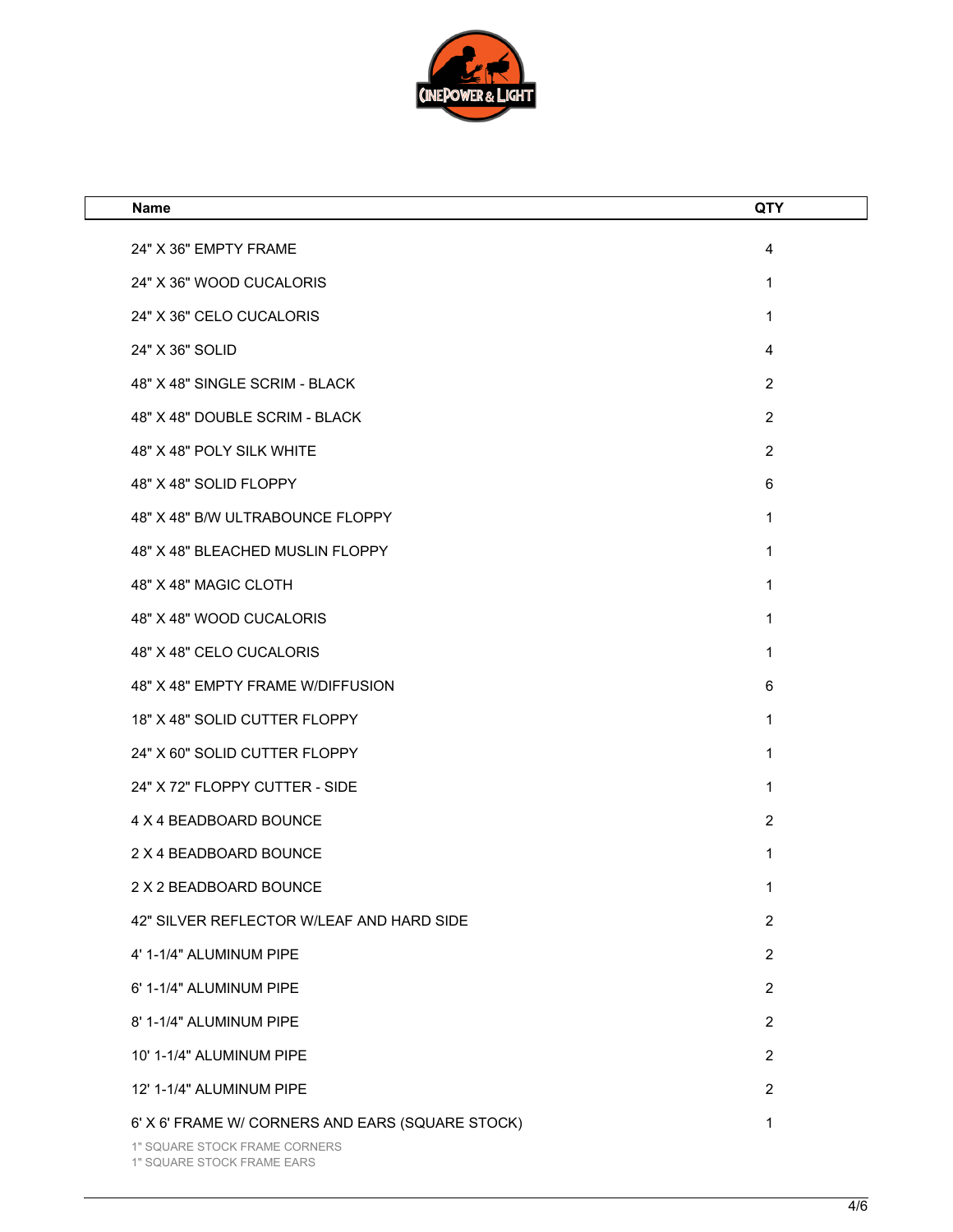

| Name                                                                                                      | <b>QTY</b> |
|-----------------------------------------------------------------------------------------------------------|------------|
| FRAME ACCESSORY BAG                                                                                       |            |
| 6' X 6' SINGLE SCRIM BLACK                                                                                | 1          |
| <b>OVERHEAD RAG BAG</b>                                                                                   |            |
| 6' X 6' DOUBLE SCRIM BLACK                                                                                | 1          |
| <b>OVERHEAD RAG BAG</b>                                                                                   |            |
| 6' X 6' POLY SILK WHITE                                                                                   | 1          |
| <b>OVERHEAD RAG BAG</b>                                                                                   |            |
| 6' X 6' SOLID BLACK                                                                                       | 1          |
| <b>OVERHEAD RAG BAG</b>                                                                                   |            |
| 6' X 6' B/W ULTRABOUNCE                                                                                   | 1          |
| OVERHEAD RAG BAG                                                                                          |            |
| 6' X 6' HALF (LITE) GRIDCLOTH                                                                             | 1          |
| <b>OVERHEAD RAG BAG</b>                                                                                   |            |
| 6' X 6' SILENT 1/4 GRIDCLOTH                                                                              | 1          |
| <b>OVERHEAD RAG BAG</b>                                                                                   |            |
| 8' X '8 FRAME W/ CORNERS AND EARS (SQUARE STOCK)                                                          | 1          |
| 8' 1" SQUARE STOCK<br>1" SQUARE STOCK FRAME CORNERS<br>1" SQUARE STOCK FRAME EARS<br>FRAME ACCESSORY BAG  |            |
| 8' X 8' SINGLE SCRIM BLACK                                                                                | 1          |
| <b>OVERHEAD RAG BAG</b>                                                                                   |            |
| 8' X 8' DOUBLE SCRIM BLACK                                                                                | 1          |
| <b>OVERHEAD RAG BAG</b>                                                                                   |            |
| 8' X 8' POLY SILK WHITE                                                                                   | 1          |
| <b>OVERHEAD RAG BAG</b>                                                                                   |            |
| 8' X 8' SOLID                                                                                             | 1          |
| <b>OVERHEAD RAG BAG</b>                                                                                   |            |
| 8' X 8' ULTRABOUNCE B/W                                                                                   | 1          |
| OVERHEAD RAG BAG                                                                                          |            |
| 8' X 8' SILENT 1/4 GRID CLOTH                                                                             | 1          |
| OVERHEAD RAG BAG                                                                                          |            |
| 8' X 8' SILENT LITE GRID CLOTH (Half)                                                                     | 1          |
| <b>OVERHEAD RAG BAG</b>                                                                                   |            |
| 12' X 12' 1" FRAME W/ CORNERS AND EARS (SQUARE STOCK)                                                     | 1          |
| 12' 1" SQUARE STOCK<br>1" SQUARE STOCK FRAME CORNERS<br>1" SQUARE STOCK FRAME EARS<br>FRAME ACCESSORY BAG |            |
| 12' X 12' SINGLE SCRIM BLACK                                                                              | 1          |

OVERHEAD RAG BAG